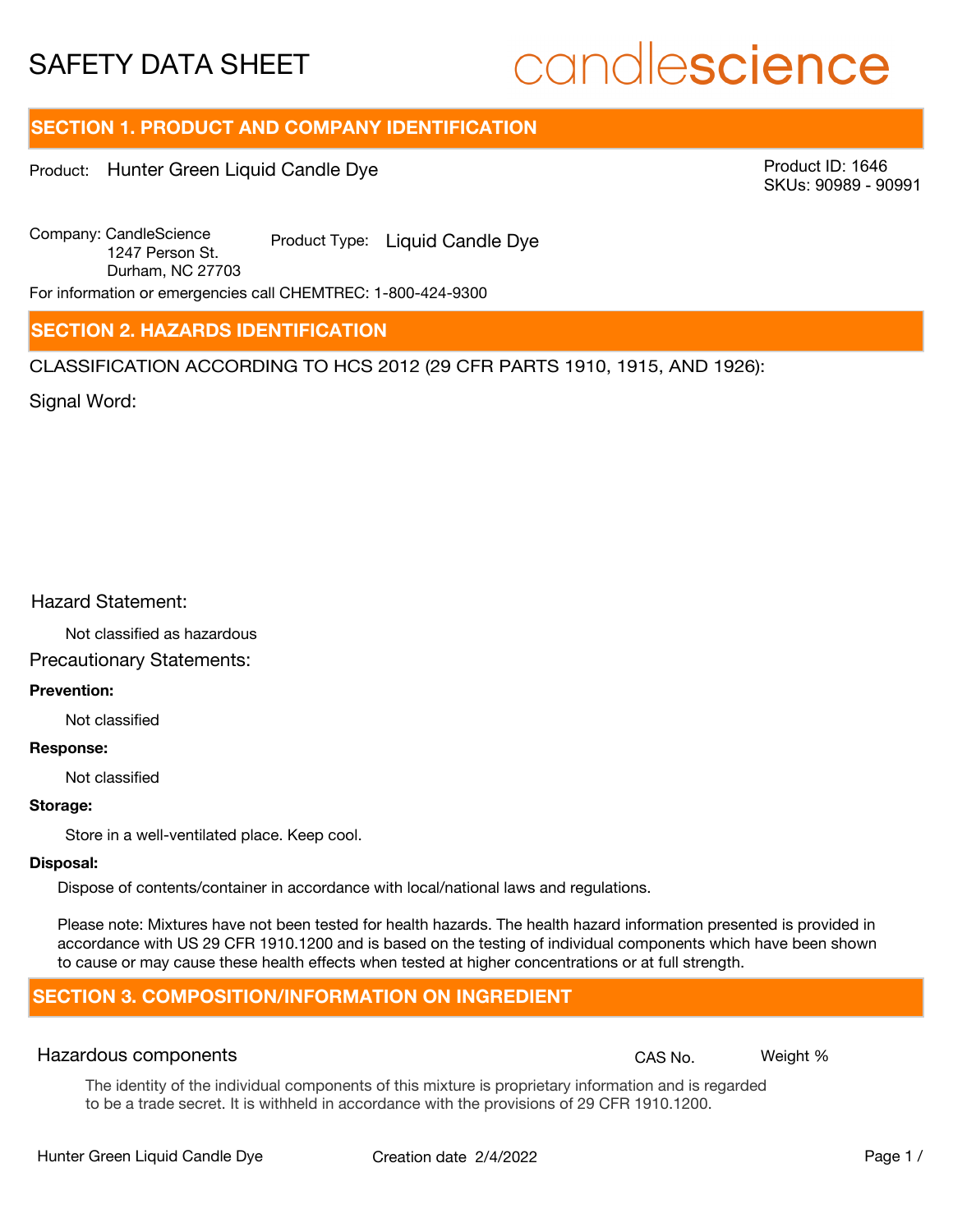# candlescience

# **SECTION 4. FIRST AID MEASURES**

### Inhalation:

Allow victim to breathe fresh air. Allow the victim to rest.

# Skin contact:

Remove affected clothing and wash all exposed skin area with mild soap and water, followed by warm water rinse. Eye contact:

Rinse immediately with plenty of water. Obtain medical attention if pain, blinking or redness persist.

### Ingestion:

Rinse mouth. Do NOT induce vomiting. Immediately call a POISON CENTER or doctor/physician. Obtain emergency medical attention.

Most important symptoms:

Not expected to present a significant hazard under anticipated conditions of normal use.

Indication of immediate medical attention:

Treat symptomatically.

General information:

Never give anything by mouth to an unconscious person. If you feel unwell, seek medical advice

# **SECTION 5. FIREFIGHTING MEASURES**

## Suitable extinguishing media:

Foam, carbon dioxide, dry chemical, water jet or spray.

Unsuitable extinguishing media:

Gaseous extinguishing media are not to be used.

Specific hazards:

During fire, gases hazardous to health may be formed. Do not allow run-off from fire fighting to enter drains or water courses.

Special fire fighting procedures:

Wear self-contained breathing apparatus for firefighting. Move containers from fire area if it can be done safely. Use water spray jet to protect personnel and to cool endangered containers.

# **SECTION 6. ACCIDENTAL RELEASE MEASURES**

## Personal precautions, protective equipment and emergency procedures:

Evacuate personnel to safe areas. Remove all sources of ignition. Ensure adequate ventilation. Keep people away from and upwind of spill/leak. Wear appropriate protective equipment and clothing during clean-up.

## Environmental precautions:

Do not allow to enter into soil/subsoil. Do not allow to enter into surface water or drains. Dispose of in accordance with local regulations. Local authorities should be advised if significant spillage cannot be contained.

Methods and materials for containment and cleaning up: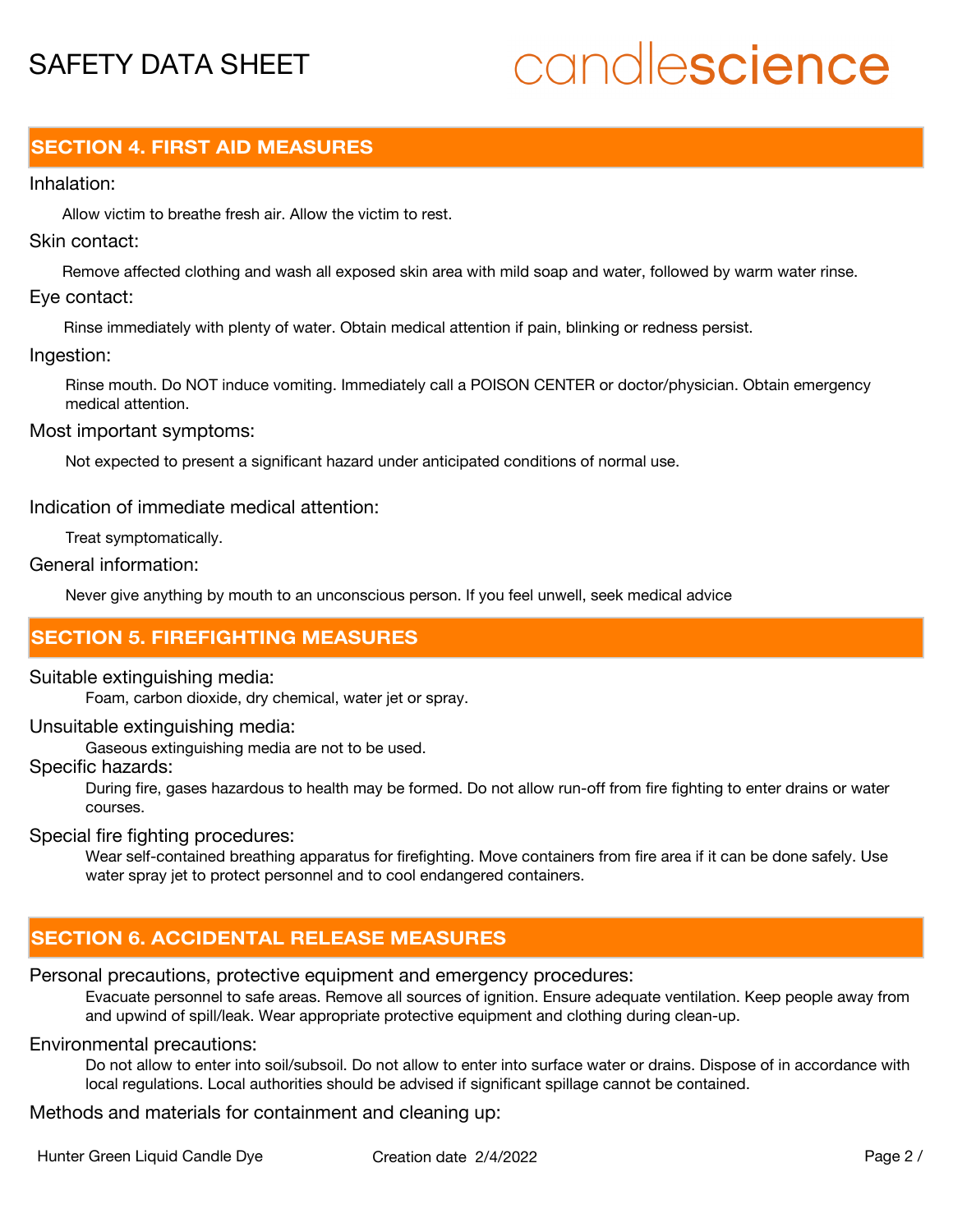# candlescience

Soak up with inert absorbent material (e.g. sand, silica gel, vermiculite). Keep in suitable and closed containers for disposal. Clean contaminated floors and objects thoroughly while observing environmental regulations.

# **SECTION 7. HANDLING AND STORAGE**

### Precautions for safe handling:

Avoid contact with skin and eyes. Avoid prolonged inhalation of vapors. Wash hands and other exposed areas with mild soap and water before eating, drinking or smoking and when leaving work. Handle in accordance with good industrial hygiene and safety practices.

## Conditions for safe storage, including any incompatibilities:

Store in tightly closed and upright container in a cool, dry, ventilated area. Store away from light, heat, and sources of ignition.

# **SECTION 8. EXPOSURE CONTROLS/PERSONAL PROTECTION**

# Exposure Guidelines:

## Appropriate Engineering Controls:

### **Ventilation:**

Use engineering controls to maintain airborne levels below exposure limit requirements or guidelines. If there are no applicable exposure limit requirements or guidelines, use only with adequate ventilation. Local exhaust ventilation may be necessary for some operations.

### Personal Protective Equipment:

#### **Eye protection:**

Ensure that eyewash stations and safety showers are close to the workstation location. Chemical resistant goggles must be worn.

#### **Hand protection:**

Wear chemical resistant gloves suitable for this material as determined by a hazard assessment. Gloves should be discarded and replaced if there is any indication of degradation or chemical breakthrough.

#### **Skin and body protection:**

Wear protective clothing suitable for this material as determined by a hazard assessment.

#### **Respiratory protection:**

Respiratory protection should be worn when workplace exposures exceed exposure limit requirements or guidelines. If there are no applicable exposure limits or guidelines, use an approved respirator where there is a potential for adverse effects, including but not limited to respiratory irritation or odor, where indicated or required by the exposure assessment. Selection of air-purifying or positive-pressure supplied air will depend on the results of the exposure assessment which includes an evaluation of the specific operations and the actual or potential airborne concentrations. The type of cartridge or filter to be used must be selected and approved for the chemical, class, or classes of chemicals likely to be encountered in the workplace. For emergency conditions, use an approved positive-pressure self-contained breathing apparatus.

#### **General hygiene considerations:**

Handle in accordance with good industrial hygiene and safety practice. Remove contaminated clothing and protective equipment before entering eating areas. Wash hands before breaks and immediately after handling the product.

# **SECTION 9. PHYSICAL AND CHEMICAL PROPERTIES**

Appearance: Liquid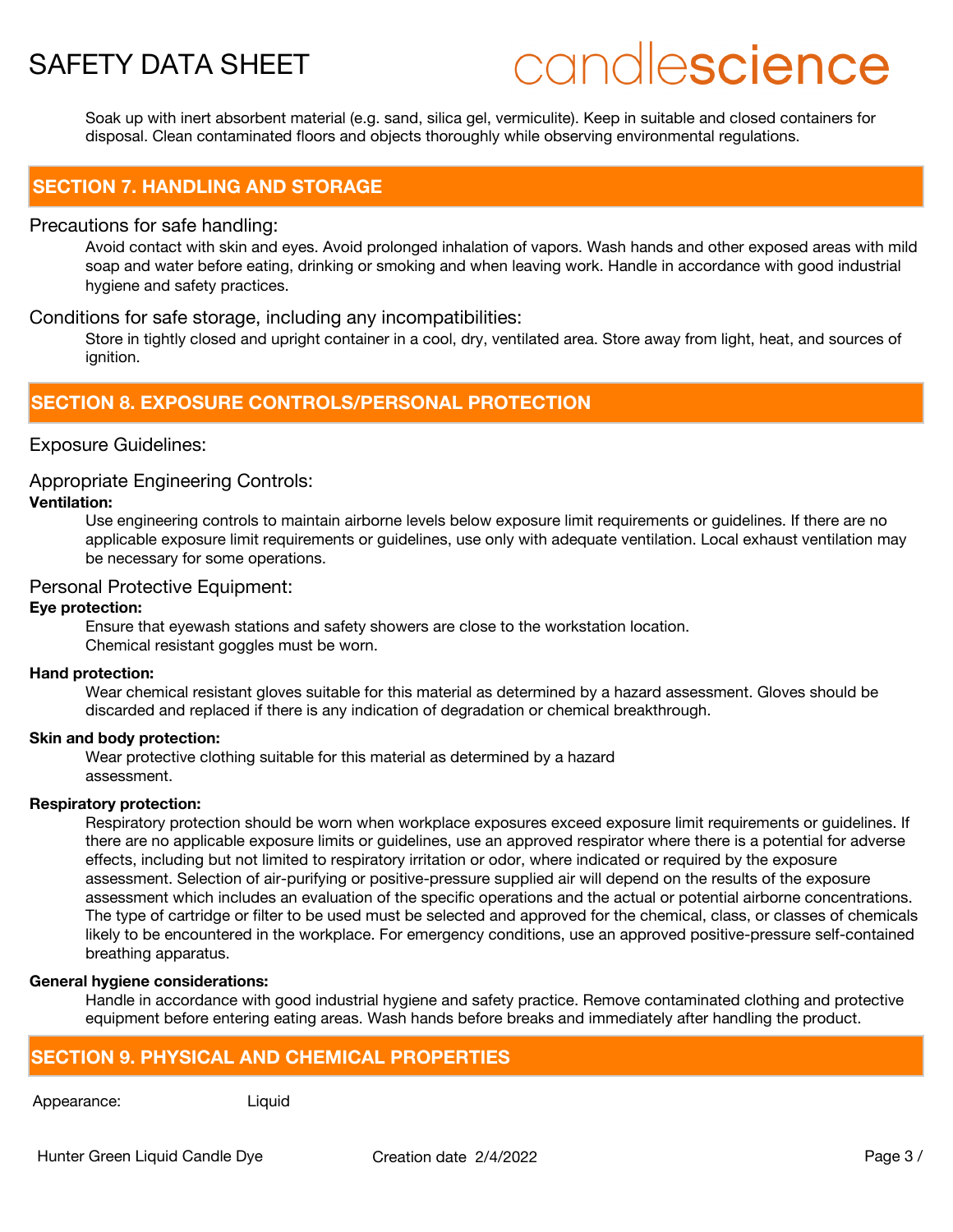| candlescience |  |  |
|---------------|--|--|
|               |  |  |

| Color:                                               | Green               |  |
|------------------------------------------------------|---------------------|--|
| Odor:                                                | Characteristic      |  |
| Odor threshold:                                      | N/A                 |  |
| pH:                                                  | N/A                 |  |
| Melting point:                                       | N/A                 |  |
| Boiling point:                                       | N/A                 |  |
| Flashpoint:                                          | $>93.3$ °C<br>> 200 |  |
| Evaporation Rate (Butyl Acetate = 1): $N/A$          |                     |  |
| Flammability (solid, gas):                           | N/A                 |  |
| Upper lower flammability or explosive limits:<br>N/A |                     |  |
| Vapor density (Air=1):                               | N/A                 |  |
| Vapor pressure:                                      | N/A                 |  |
| Specific gravity (H2O=1):                            | N/A                 |  |
| Solubility in water:                                 | N/A                 |  |
| Solubility in other solvents:                        | N/A                 |  |
| Partition coefficient: n-octanol/water:              | N/A                 |  |
| Auto-ignition temperature:                           | N/A                 |  |
| Decomposition temperature:                           | N/A                 |  |
| Kinematic viscosity:                                 | N/A                 |  |
| Dynamic viscosity:                                   | 46 cP               |  |
| Explosive properties:                                | N/A                 |  |
| Oxidizing properties:                                | N/A                 |  |
| Refractive index:                                    | N/A                 |  |

# **SECTION 10. STABILITY AND REACTIVITY**

#### **Chemical stability:**

The product is stable and non-reactive under normal conditions of use, storage and transport.

 $\circ$ F

### **Possibility of hazardous reactions:**

Material is stable under normal conditions.

# **Conditions to avoid:**

Heat, flames and sparks. Temperature extremes and direct sunlight.

# **Incompatible materials:**

Strong oxidizing agents. Strong acids. Strong Bases.

# **Hazardous decomposition products:**

No hazardous decomposition products are known.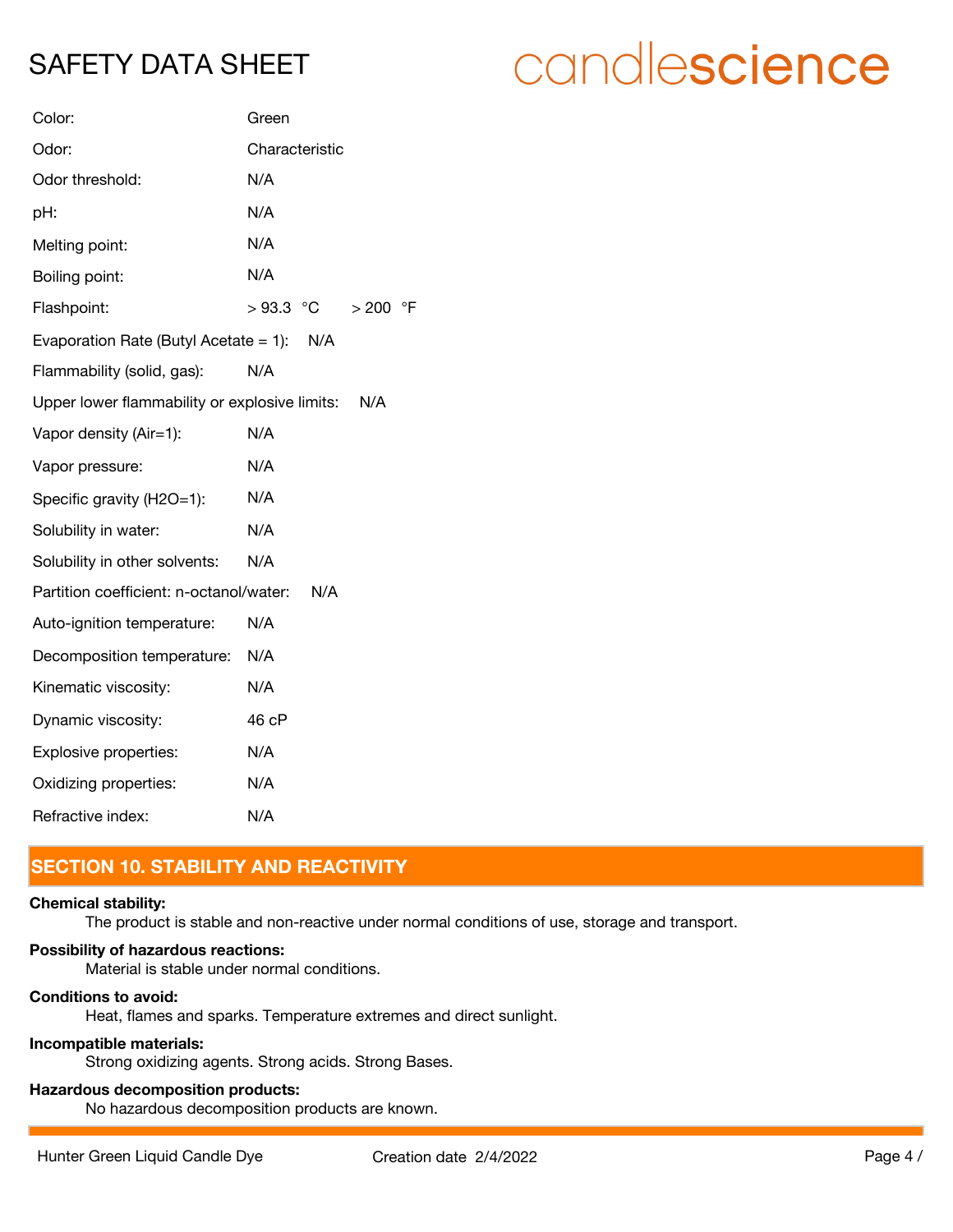# candlescience

# **SECTION 11. TOXICOLOGICAL INFORMATION**

#### **Acute oral toxicity:**

Not classified

#### **Acute dermal toxicity:**

Not classified

#### **Acute inhalation toxicity:**

Not classified

#### **Skin corrosion/irritation:**

Not classified

#### **Serious eye damage/eye irritation:**

Not classified

#### **Respiratory or skin sensitization:**

Not classified

# **Mutagenicity:**

Not classified

#### **Reproductive toxicity:**

Not classified

#### **Carcinogenicity:**

Not classified

Please note: Mixtures have not been tested for health hazards. The health hazard information presented is provided in accordance with US 29 CFR 1910.1200 and is based on the testing of individual components which have been shown to cause or may cause these health effects when tested at higher concentrations or at full strength.

# **SECTION 12. ECOLOGICAL INFORMATION**

#### **Ecotoxicity:**

Not classified

#### **Persistence and Degradability:**

Not established

### **Bioaccumulation:**

Not established

# **Other Adverse Effects:**

# **SECTION 13. DISPOSAL CONSIDERATIONS**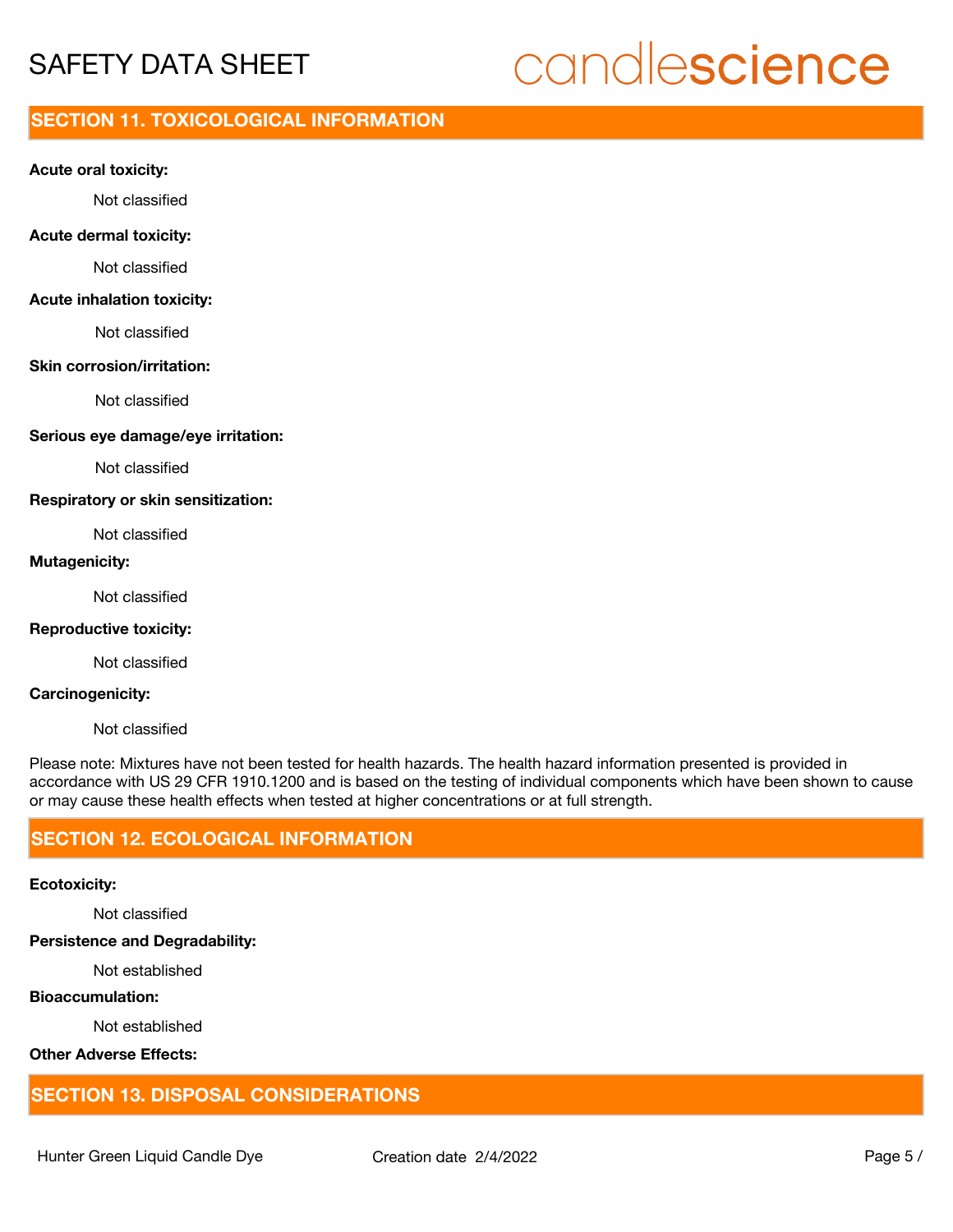# candlescience

#### **Disposal instructions:**

Collect and reclaim or dispose in sealed containers at licensed waste disposal site. Do not allow this material to drain into sewers/water supplies. Do not contaminate ponds, waterways or ditches with chemical or used container. Dispose of contents/container in accordance with local/regional/national/international regulations.

#### **Local disposal regulations:**

Dispose in accordance with all applicable regulations.

#### **Hazardous waste code:**

The waste code should be assigned in discussion between the user, the producer and the waste disposal company.

#### **Waste from residues/unused products:**

Dispose of in accordance with local regulations. Empty containers or liners may retain some product residues. This material and its container must be disposed of in a safe manner.

#### **Contaminated packaging:**

Since emptied containers may retain product residue, follow label warnings even after container is emptied. Empty containers should be taken to an approved waste handling site for recycling or disposal.

| <b>SECTION 14. TRANSPORT INFORMATION</b> |                                  |  |
|------------------------------------------|----------------------------------|--|
| <b>IATA UN Number:</b>                   | Not regulated as dangerous goods |  |
| IATA UN Proper Shipping Name:            |                                  |  |
| <b>IATA Transport Hazard Class:</b>      |                                  |  |
| <b>IATA Packing group:</b>               |                                  |  |
| <b>IATA Environmental Hazards:</b>       |                                  |  |
| <b>IATA ERG Codes:</b>                   |                                  |  |
| <b>IATA Special Precautions:</b>         |                                  |  |
| <b>IATA Other Information:</b>           |                                  |  |
| <b>IMDG UN Number:</b>                   | Not regulated as dangerous goods |  |
| <b>IMDG UN Proper Shipping Name:</b>     |                                  |  |
| <b>IMDG Transport Hazard Class:</b>      |                                  |  |
| <b>IMDG Packing Group:</b>               |                                  |  |
| <b>IMDG Environmental Hazards:</b>       |                                  |  |
| <b>IMDG EMS:</b>                         |                                  |  |
| <b>IMDG Special Precautions:</b>         |                                  |  |
| <b>IMDG Transport in Bulk:</b>           |                                  |  |

# **SECTION 15. REGULATORY INFORMATION**

#### **California Proposition 65 List:**

This material is not known to contain any chemicals currently listed as carcinogens or reproductive toxins.

#### **SARA 302 Components:**

Hunter Green Liquid Candle Dye Creation date  $2/4/2022$  Page 6 /